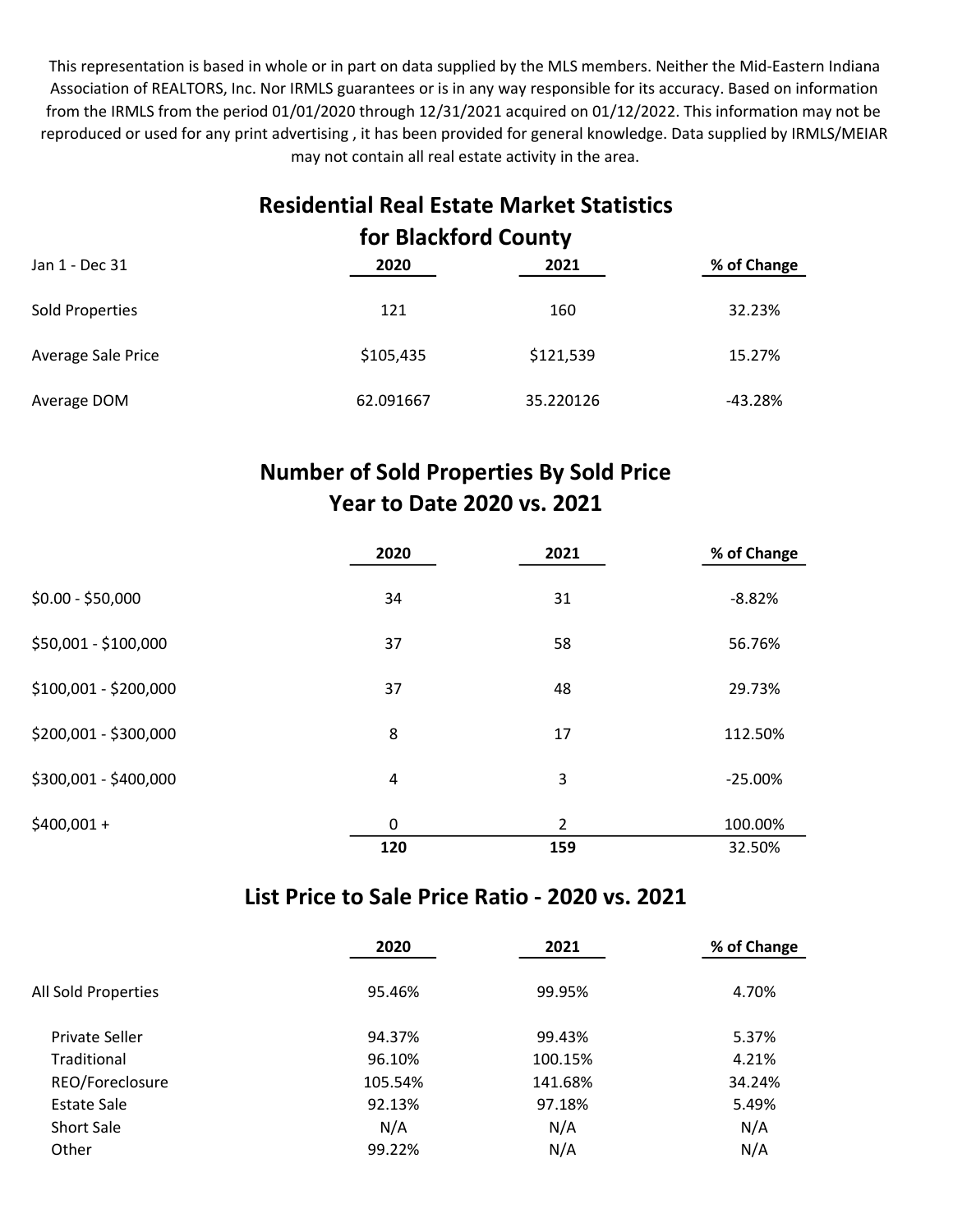## for Blackford County Residential Real Estate Market Statistics

| Jan 1 - Dec 31                | 2020           | % of Market | 2021      | % of Market | % Change  |
|-------------------------------|----------------|-------------|-----------|-------------|-----------|
|                               |                |             |           |             |           |
| <b>Sold Properties</b>        | 121            |             | 160       |             | 32.23%    |
| <b>Private Seller</b>         | 56             | 46.28%      | 82        | 51.25%      | 46.43%    |
| Traditional                   | 49             | 40.50%      | 63        | 39.38%      | 28.57%    |
| REO/Foreclosure               | 6              | 4.96%       | 5         | 3.13%       | $-16.67%$ |
| <b>Estate Sale</b>            | $\overline{7}$ | 5.79%       | 9         | 5.63%       | 28.57%    |
| <b>Short Sale</b>             | 0              | 0.00%       | $\pmb{0}$ | 0.00%       | 0.00%     |
| Other                         | 3              | 2.48%       | 1         | 0.63%       | $-66.67%$ |
|                               |                |             |           |             |           |
|                               | 2020           |             | 2021      |             | % Change  |
| <b>Average Sales Price</b>    | \$105,435      |             | \$121,539 |             | 15.27%    |
| <b>Private Seller</b>         | \$89,972       |             | \$110,052 |             | 22.32%    |
| Traditional                   | \$137,372      |             | \$139,333 |             | 1.43%     |
| REO/Foreclosure               | \$39,792       |             | \$45,110  |             | 13.37%    |
| <b>Estate Sale</b>            | \$64,686       |             | \$144,089 |             | 122.75%   |
| <b>Short Sale</b>             | N/A            |             | N/A       |             | #VALUE!   |
| Other                         | \$95,500       |             | N/A       |             | #VALUE!   |
| <b>Average Days on Market</b> | 2020           |             | 2021      |             | % Change  |
| <b>Private Seller</b>         | 84.57          |             | 43.94     |             | -48.05%   |
| Traditional                   | 41.59          |             | 24.33     |             | $-41.49%$ |
| REO/Foreclosure               | 44.00          |             | 25.2      |             | $-42.73%$ |
| <b>Estate Sale</b>            | 41.43          |             | 37.56     |             | $-9.35%$  |
| <b>Short Sale</b>             | N/A            |             | N/A       |             | #VALUE!   |
| Other                         | 61.50          |             | N/A       |             | #VALUE!   |